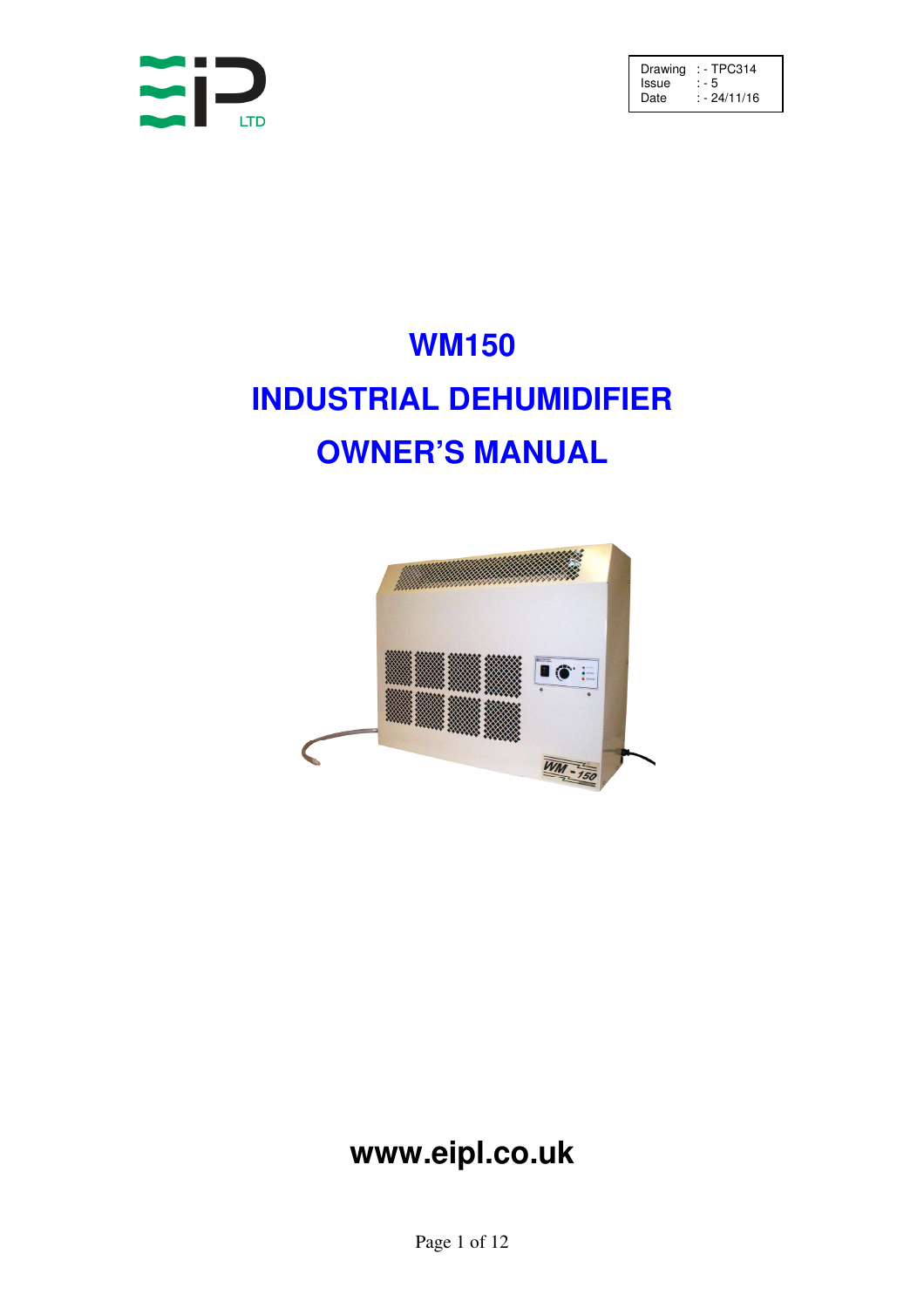

# **INTRODUCTION**

Designed for a wide range of applications, the WM150 is a rugged, industrial unit, which utilizes an energy-efficient compressor and a compact, slim design to provide easy efficient drying.

The WM150 has a number of special features:

- High efficiency compressor
- Ebac's "**Reverse Cycle**" defrost system
- Integral pump out system
- Provision for permanent drainage
- Exterior epoxy powder-coated finish
- Extra long power cord
- Free Standing or Wall Mountable
- Status Indicators
- Control Humidistat

The fan draws the moist air through the cold evaporator coil, which cools the air below its dew point. Moisture forms on the evaporator coil and is collected in the condensate tray, which is equipped with a permanent drain. The cooled air then passes through the hot condenser coil where it is reheated using the same energy removed during the cooling phase, plus the additional heat generated by the compressor. The air is, therefore, discharged from the dehumidifier at a slightly higher temperature with a lower absolute humidity than that which entered. Continuous circulation of air through the dehumidifier gradually reduces the relative humidity within the area.

The WM150 dehumidifier is a reliable drying unit designed to operate effectively over a broad range of temperature and humidity conditions. An active hot gas defrost system, controlled by an electronic timer, guarantees positive de-icing, thereby optimizing operation at low temperatures.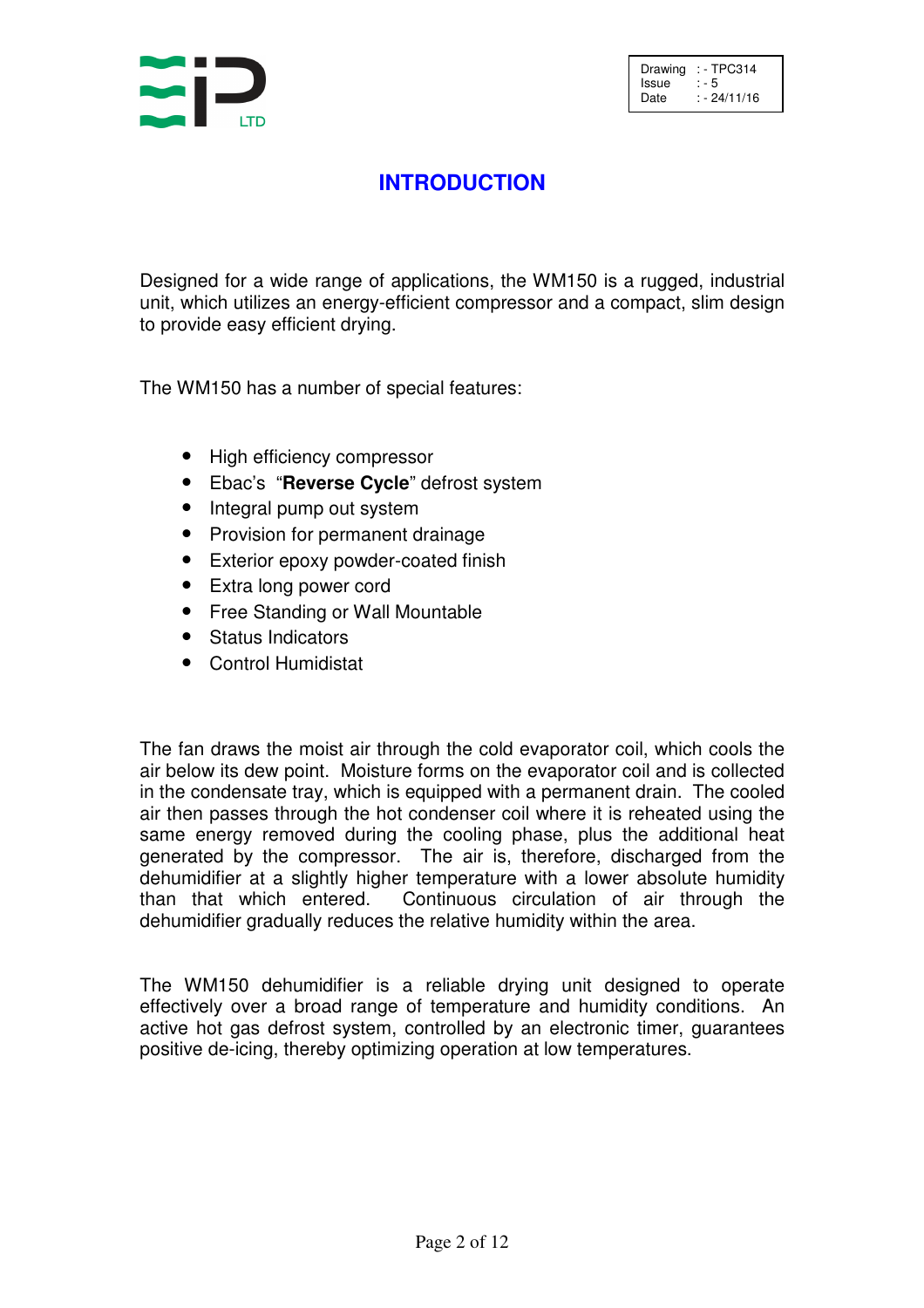

### **SPECIFICATIONS**

| <b>MODEL:</b>                                             | 10285GL-GB                       |
|-----------------------------------------------------------|----------------------------------|
| HEIGHT: 680mm                                             |                                  |
|                                                           | WIDTH: 810mm                     |
|                                                           | DEPTH: 305mm                     |
| WEIGHT: 75kg                                              |                                  |
| <b>AIRFLOW:</b>                                           | 580m3/hr                         |
|                                                           | POWER SUPPLY: 230V - 50Hz - 1 ph |
| FINISH:                                                   | Powder-coated<br>Epoxy           |
| OPERATING RANGE: $3^{\circ}\text{C} - 35^{\circ}\text{C}$ |                                  |
| REFRIGERANT: R407c (540g)                                 |                                  |

"This product contains fluorinated greenhouse gases covered by the Kyoto Protocol. The refrigeration system is hermetically sealed.

The Global Warming Potential (GWP) of refrigerants used in products manufactured by Ebac Industrial Products Ltd is as follows

> R134a – 1300 R407c – 1610

For type and weight of refrigerant contained in this unit, please refer to the product data label"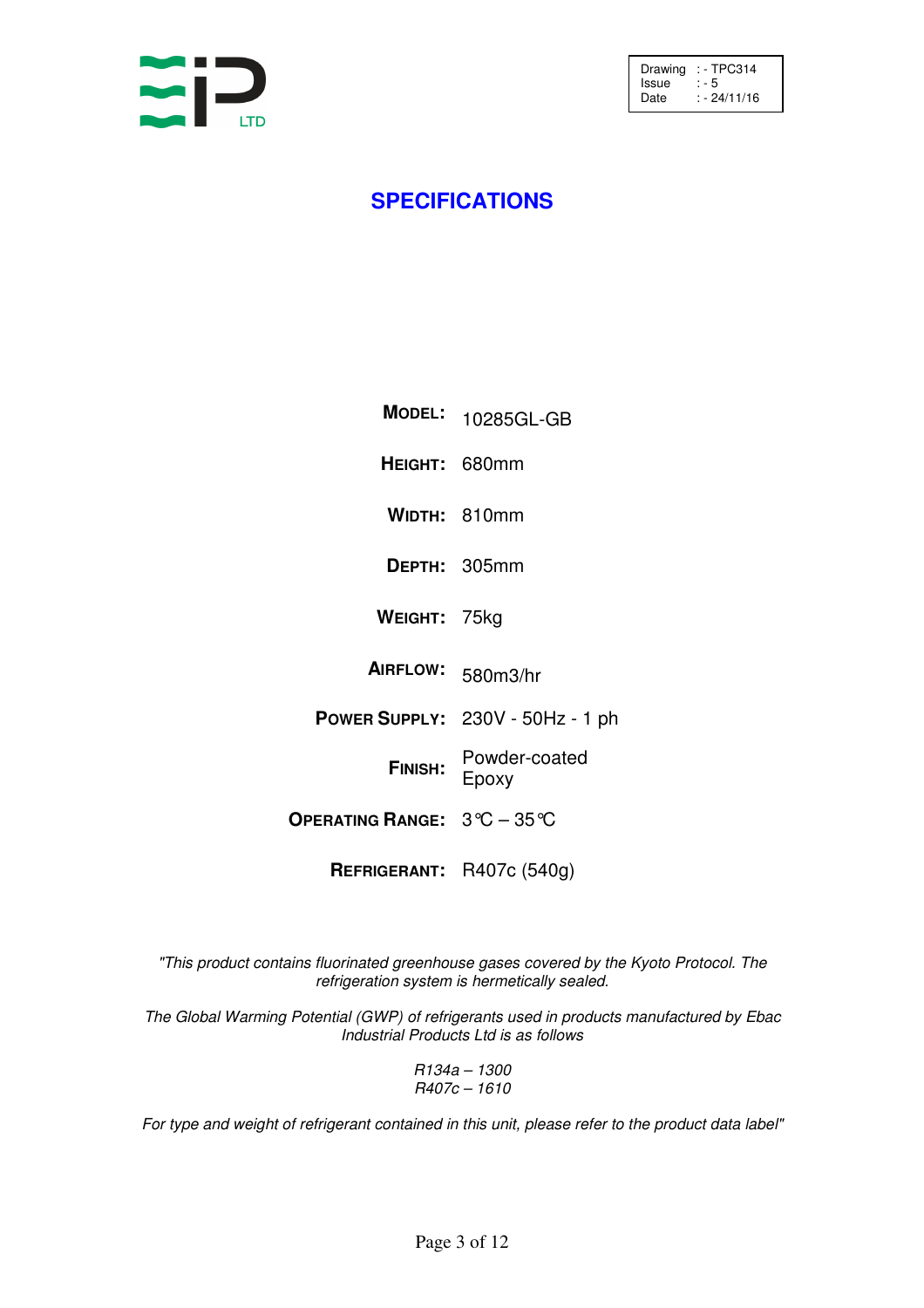

Drawing  $:$  - TPC314<br>Issue  $:$  - 5 Issue Date : - 24/11/16

#### **OPERATION**

The following procedures should be followed to test the WM150 for correct operation:

1. After unpacking, examine all external features to confirm damagefree shipment. Report all defects and damage at once. Connect the power cable to a grounded 13 Amp electrical socket. Connect the drainage outlet to a suitably sized hose and run the hose to a permanent drain.

#### **CAUTION:** DO NOT REMOVE COVERS WHEN UNIT IS IN OPERATION

- 2. Check dehumidification process as follows:
	- a. Place unit on a level surface.
	- b. Start up unit by switching to "ON" and turning the humidistat clockwise.
	- c. Check that the compressor is running.
	- d. Leave the machine running for 15 minutes.
	- e. Observe the evaporator coils through the rear upper grille, to confirm frost formation.
	- f. If the air temperature is below 25ºC, an even coating of frost should cover the entire evaporator coil.
	- g. If the air temperature is above 25°C, frost and/or droplets of condensed water should cover the entire evaporator coil.
	- h. After continuous running time of approximately 42 minutes, unit will enter "Reverse Cycle" defrost mode for several minutes and then automatically return to normal operation.

**If, after carrying out the above procedures, the unit does not appear to function properly, refer to the Trouble Shooting section, which follows, or contact the Factory Service Center.**

#### **CAUTION:** ONCE THE UNIT HAS BEEN SWITCHED OFF, WAIT AT LEAST FIVE MINUTES BEFORE RESTARTING.

**After using the WM150, turn it off for five minutes to allow the condensate on the coils to drain into the pump reservoir.**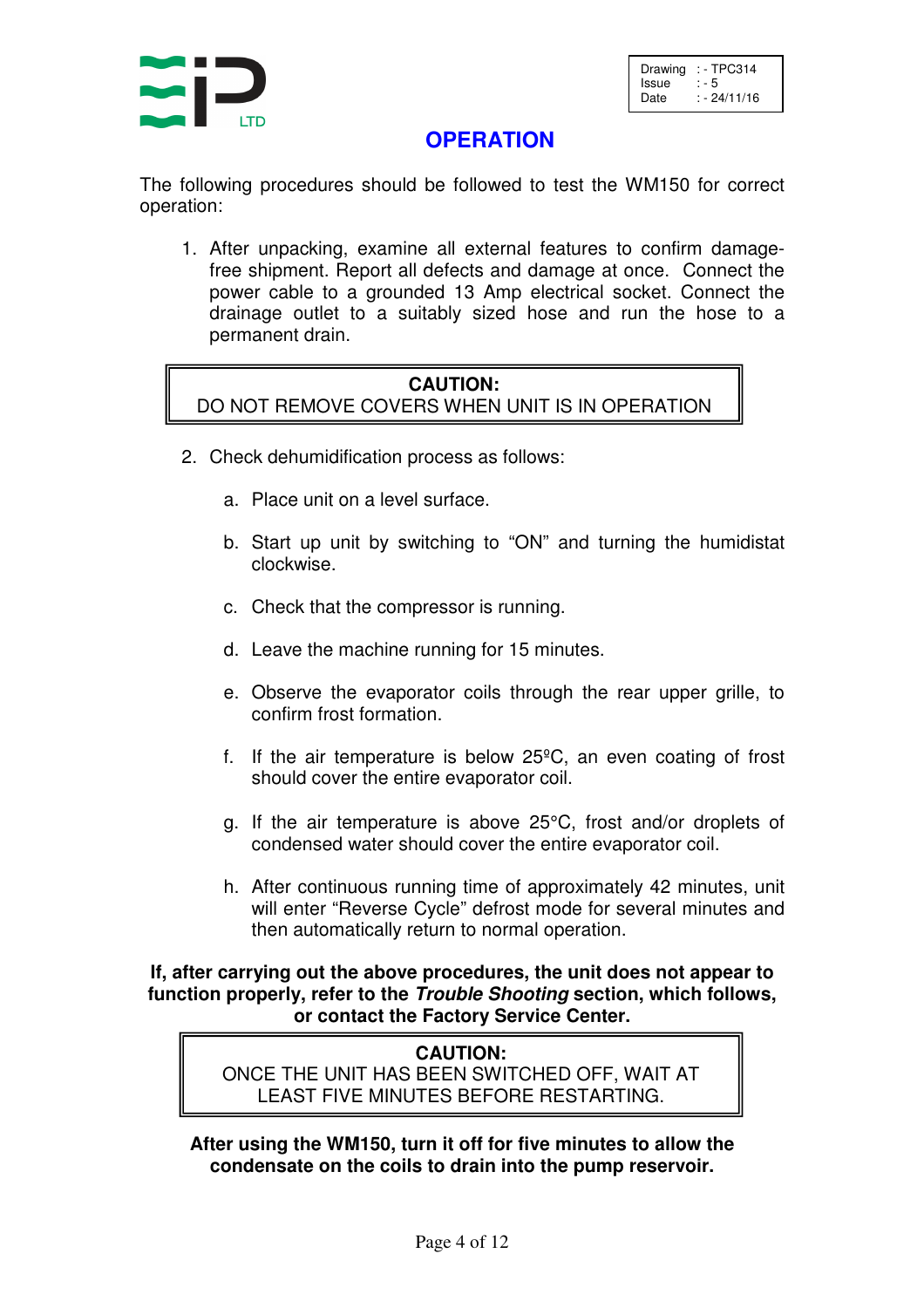Drawing : TPC314<br>Issue : - 5 Issue<br>Date  $: -24/11/16$ 

#### **INSTALLATION**

The WM150 Dehumidifier can be left free standing unit, alternatively can be wall mounted for instructions on mounting the unit please read the following:

A full installation kit is included in the package to allow a problem free install. This kit comprises of the following:-

- 1 X WM150 Dehumidifier
- 1 X Mounting Bracket
- 4 X Rawl plugs and screws
- 4 X M6 Hex Head Bolts, flat and spring washers

For mounting the WM150 Dehumidifier to a wall you will first need to remove the cover from the unit and detach the wall mounting bracket from the rear of the unit by removing the 4 bolts that secures it.

With reference to the installation drawing at the rear of this manual, maintain the minimum clearances from adjacent objects (i.e. walls ceilings etc). Maintaining these distances will ensure easy access for installation and maintaining the unit during the products life

Place the wall mounting bracket onto the wall, ensuring the correct orientation, and the bracket is level. Mark off 4 points on the wall where you will be securing the bracket, the bracket has numerous holes and slots to allow the bracket to be mounted at different points depending on the wall you are mounting it to. It is advised to have the fixing points spaced out as far as possible to allow a more ridged and secure installation.

Using a 7mm masonry bit, drill the 4 points you marked off earlier to a depth of 40mm, insert the 4 Rawl plugs into the wall that are supplied with this unit.

Secure the wall mounting bracket to the wall using the 4 brass screws supplied with the unit.

Ensure all fixings are tight and bracket is secured to the wall.

Screw 2 X M6 Bolts into the top fixings on the bracket, only screwing them in a 2-3 turns. Lift the unit onto the bracket and hook the unit onto the bolts using the keyhole slots in the rear of the unit do not tighten the bolts yet. Fit the 2 remaining bolts through bottom holes in the rear of unit and into the wall mounting bracket and tighten all 4 bolts.

Check to make sure the unit is secure to the wall mounting bracket.

Replace cover and refit all fixings that have been removed.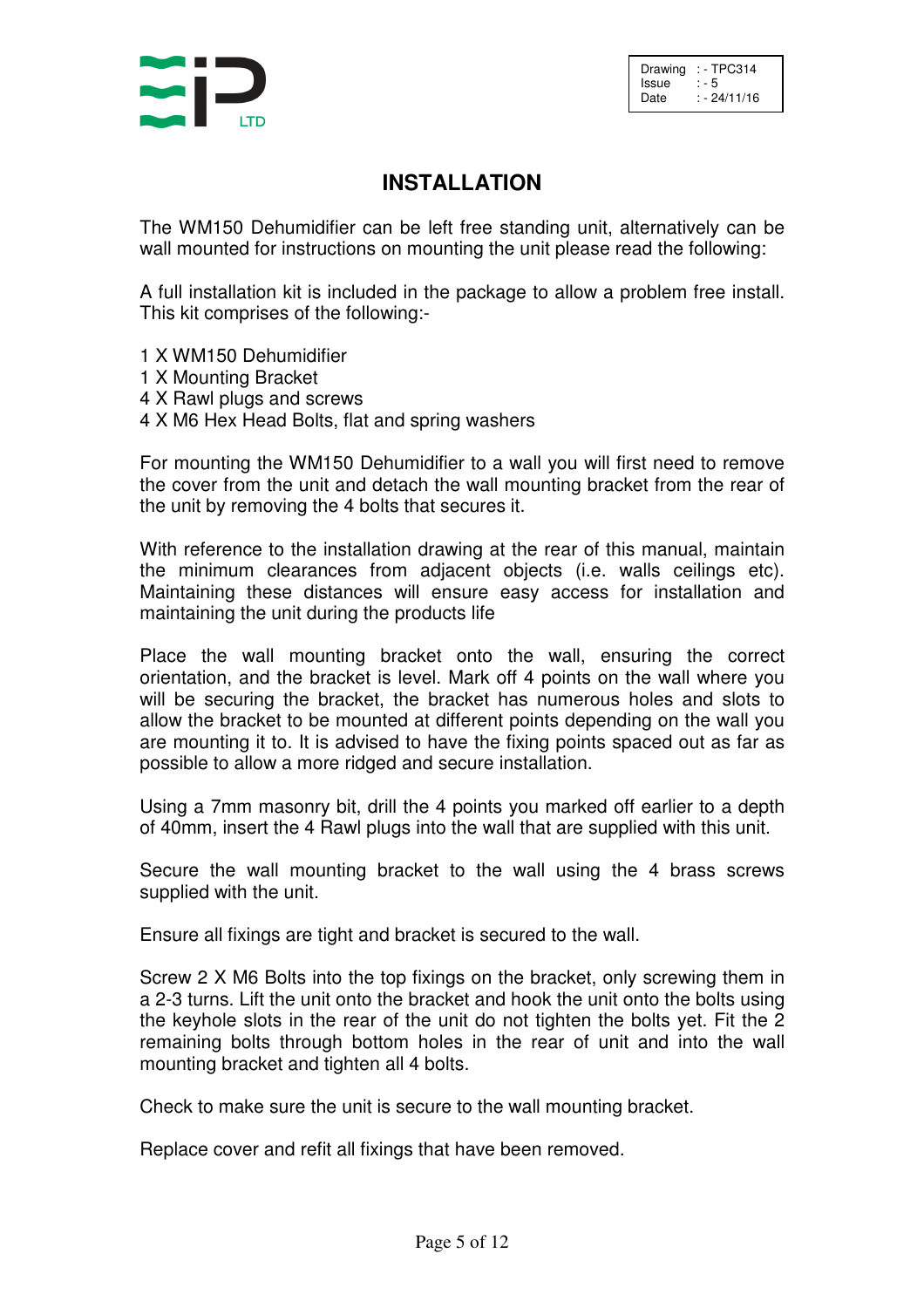

Drawing  $:$  - TPC314<br>Issue  $:$  - 5 Issue<br>Date  $: -24/11/16$ 

#### **ROUTINE SERVICE**

#### **WARNING:**

ENSURE THAT THE POWER CORD TO THE MACHINE HAS BEEN DISCONNECTED BEFORE CARRYING OUT ROUTINE SERVICE. THE SERVICING AND REPAIR OF THIS UNIT SHOULD ONLY BE CARRIED OUT BY A SUITABLY QUALIFIED PERSON.

To ensure continued full efficiency of the dehumidifier, maintenance procedures should be performed as follows:

1. Clean the surface of the evaporator and condenser coils by blowing the dirt out from behind the fins with compressed air. Hold the nozzle of the air hose away from the coil to avoid damaging the fins. Alternatively, vacuum clean the coils.

#### **WARNING:**

DO NOT STEAM CLEAN REFRIGERATION COILS

- 2. Remove the air filter and clean by either blowing compressed air through, vacuuming or washing in warm water
- 3. Check that the fan is firmly secured to the motor shaft and that the fan rotates freely. **The fan motor is sealed for life and therefore does not need oiling.**
- 4. To check the refrigerant charge, run the unit for 15 minutes and briefly remove the top cover. The evaporator coil should be evenly frost coated across its surface. At temperatures above 25°C, the coil may be covered with droplets of water rather than frost. Partial frosting accompanied by frosting of the thin capillary tubes, indicates loss of refrigerant gas or low charge. During this inspection, check visually to ensure that the pump rollers are turning.
- 5. Check all wiring connections.
- 6. To check the operation of the defrost system, switch the machine on and leave it running for approximately 42 minutes. The machine will then enter "Reverse Cycle" defrost mode for approximately 4 minutes before returning to normal operation. If the unit will not defrost, the printed circuit timer board may be defective or the by-pass valve may be inoperable.

#### **IF ANY OF THE PRECEDING PROBLEMS OCCUR, CONTACT THE EBAC SERVICE CENTER PRIOR TO CONTINUED OPERATION OF THE UNIT TO PREVENT PERMANENT DAMAGE.**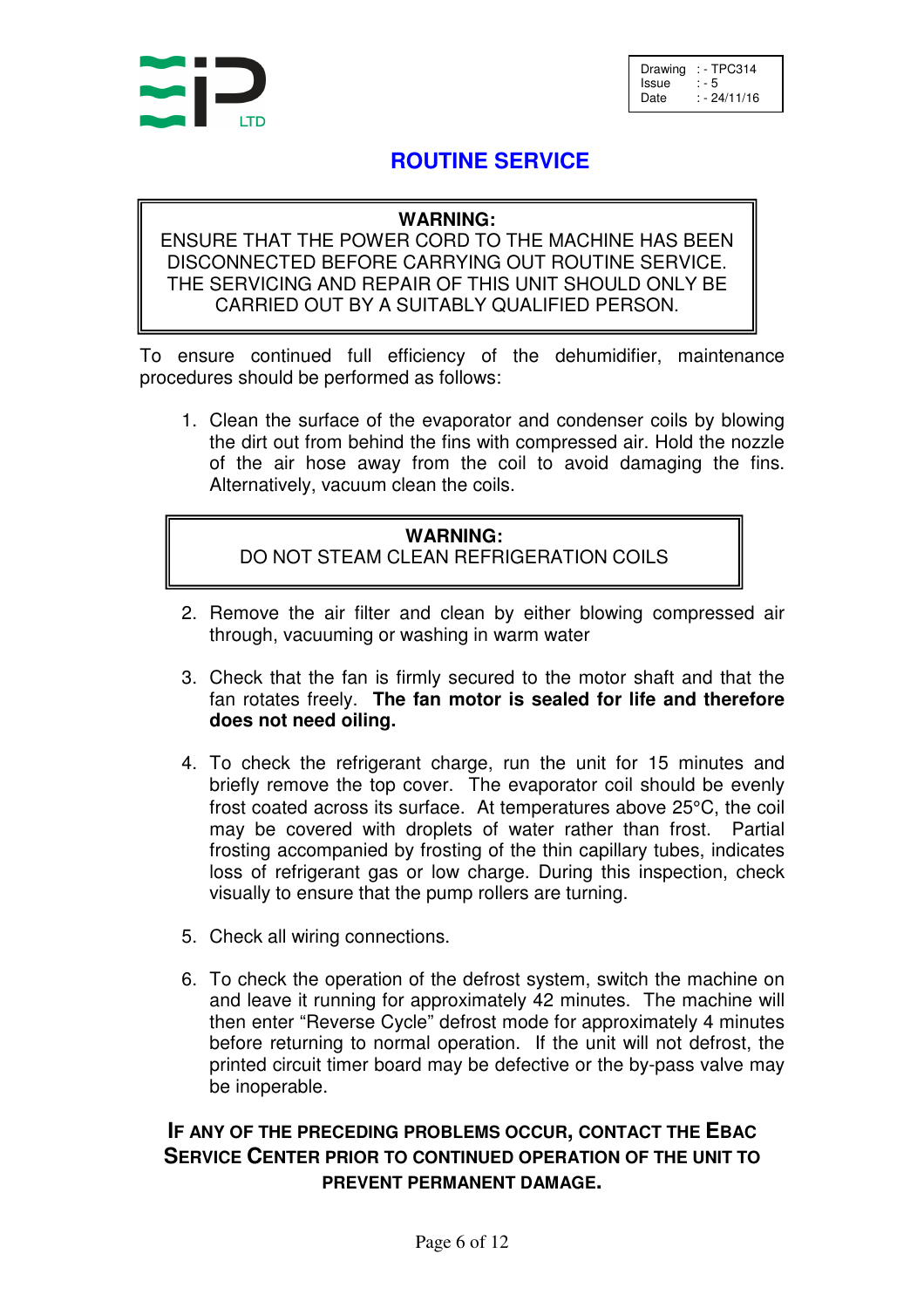

#### **REPAIRS**

- 1. Should an electrical component fail, consult the Factory Service Center to obtain the proper replacement part.
- 2. If refrigerant gas is lost from the machine, it will be necessary to use a Refrigeration technician to correct the fault. Contact the Factory Service Center prior to initiating this action.

 Any competent refrigeration technician will be able to service the equipment. The following procedure must be used:

- a. The source of the leak must be determined and corrected.
- b. The machine should be thoroughly evacuated before recharging.
- c. The unit must be recharged with refrigerant measured accurately by weight.
- d. For evacuation and recharging of the machine, use the crimped and brazed charging stub attached to the side of the refrigerant compressor.

 The charging stub should be crimped and rebrazed after servicing. **NEVER** allow permanent service valves to be fitted to any part of the circuit. Service valves may leak causing further loss of refrigerant gas.

 3. The refrigerant compressor fitted to the dehumidifier is a durable unit that should give many years of service. Compressor failure can result from the machine losing its refrigerant gas. The compressor can be replaced by a competent refrigeration technician.

 Failure of the compressor can be confirmed by the following procedure:

- a. Establish that power is present at the compressor terminals using a voltmeter.
- b. With the power disconnected, check the continuity of the internal winding by using meter across the compressor terminals. An open circuit indicates that the compressor should be replaced.
- c. Check that the compressor is not grounded by establishing that a circuit does not exist between the compressor terminals and the shell of the compressor.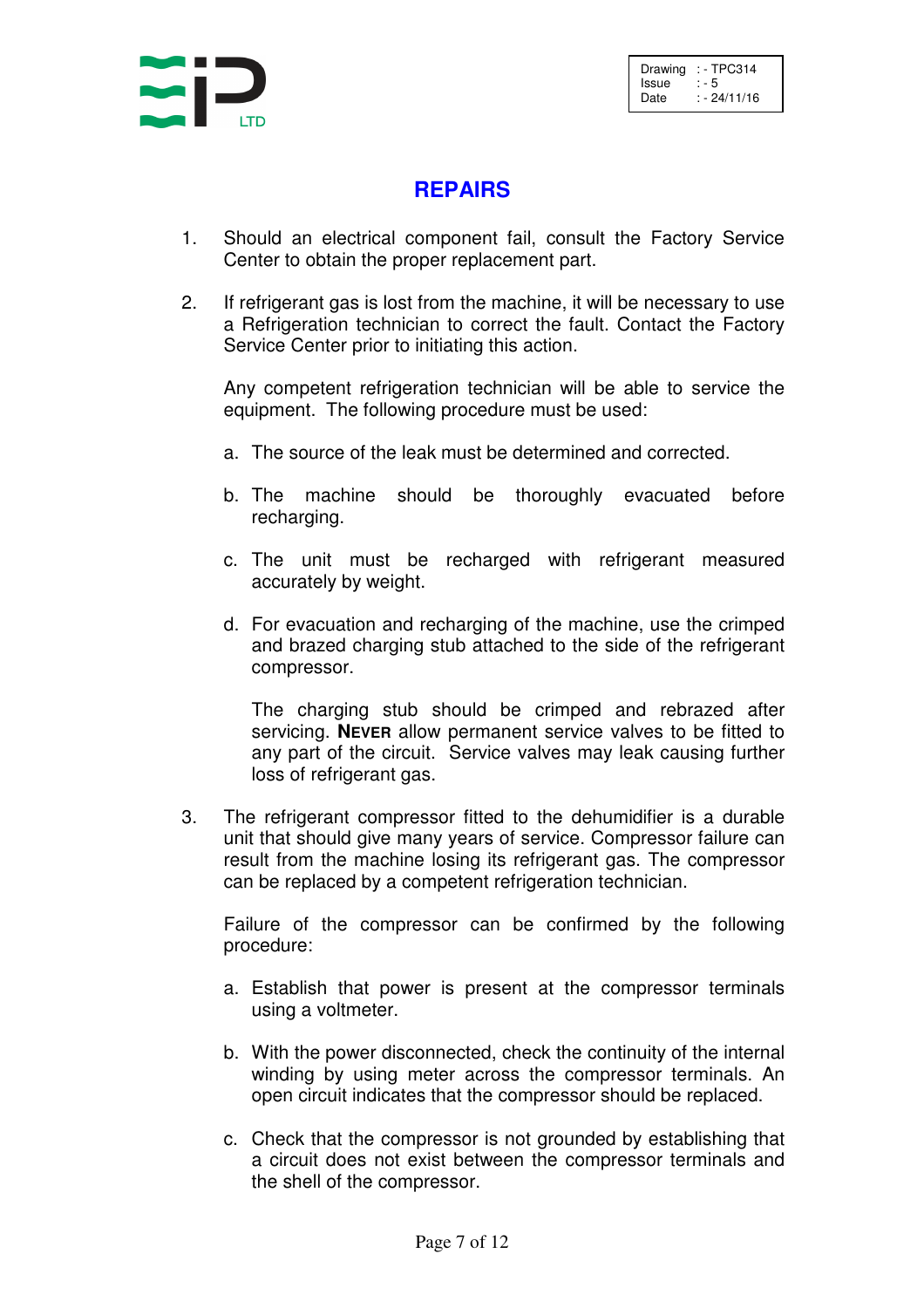

# **TROUBLESHOOTING**

| <b>SYMPTOM</b>                              | <b>CAUSE</b>                                                                                                              | <b>REMEDY</b>                                                                                                                                                      |  |
|---------------------------------------------|---------------------------------------------------------------------------------------------------------------------------|--------------------------------------------------------------------------------------------------------------------------------------------------------------------|--|
| Unit inoperative                            | 1. No power to unit                                                                                                       | 1. Check the power from<br>power supply panel                                                                                                                      |  |
| Little or no airflow                        | 1. Loose fan on shaft<br>2. Fan motor burnt out<br>3. Dirty refrigeration coils /<br>filter<br>4. Loose electrical wiring | 1. Tighten fan<br>2. Replace the fan motor<br>3. See Routine Maintenance<br>Section<br>4. Check the wiring diagram to<br>find fault and repair                     |  |
| Little or no water<br>extraction            | 1. Insufficient air flow<br>2. Compressor fault<br>3. Loss of refrigerant gas                                             | 1. Check all of the above<br>2. Contact the Factory Service<br>Center<br>3. Contact the Factory Service<br>Center                                                  |  |
| Little or no defrost<br>when required       | 1. Faulty timer<br>2. Faulty by-pass valve                                                                                | 1. Contact the Factory Service<br>Center<br>2. Contact the Factory Service<br>Center                                                                               |  |
| <b>Unit vibrates</b><br>excessively         | 1. Loose compressor<br>2. Damaged fan                                                                                     | 1. Tighten the nuts on the<br>compressor mounts<br>2. Replace fan                                                                                                  |  |
| <b>Water flooding inside</b><br>the machine | 1. Drain pipe blocked/frozen<br>2. Drain pipe too high<br>3. Crimped or blocked<br>tubing                                 | 1. Clear the obstruction<br>2. Ensure that no section of the<br>drain hose is above the level<br>of the water outlet<br>3. Straighten, clear, or replace<br>tubing |  |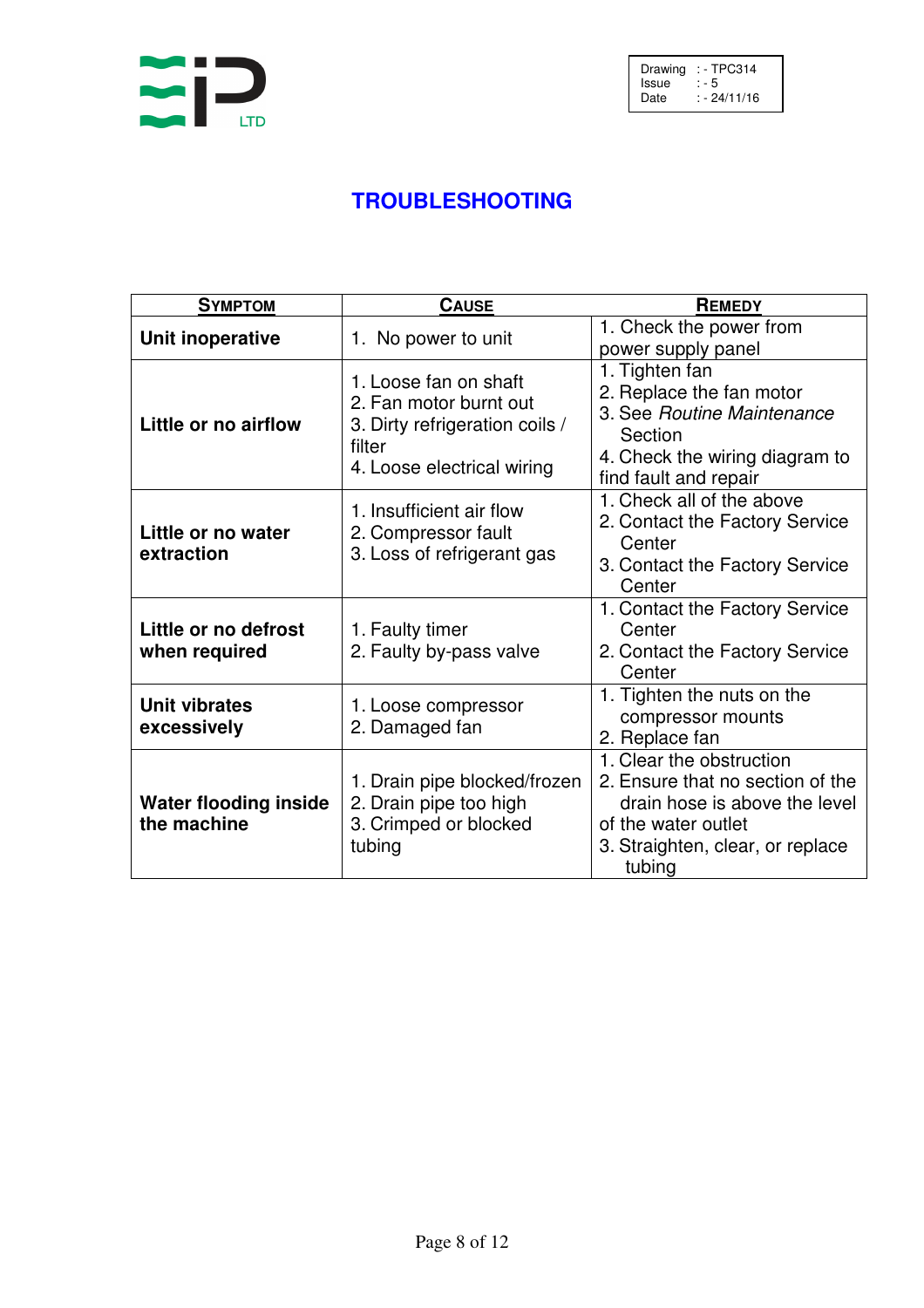

Drawing : - TPC314 Issue : - 5 Date : - 24/11/16

# **WM150 SPARE PARTS LIST**

| <b>NUMBER</b>  | <b>DESCRIPTION</b>       | <b>PART</b><br><b>NUMBER</b> | <b>QUANTITY</b> |
|----------------|--------------------------|------------------------------|-----------------|
| $\mathbf 1$    | <b>Filter</b>            | 2028517                      | 1               |
|                |                          |                              |                 |
| $\overline{2}$ | <b>Timer</b>             | 1601200                      | 1               |
| 3              | <b>Evaporator Coil</b>   | 2028401                      | 1               |
| 4              | <b>Condenser Coil</b>    | 2028400                      | 1               |
| 5              | <b>Humidistat</b>        | 3035145                      | 1               |
| 6              | <b>Capillary Tube</b>    | 3014251                      | 2 X 48"         |
| $\overline{7}$ | <b>Reversing Valve</b>   | 3020810                      | 1               |
| 8              | <b>Filter Dryer</b>      | 3020904                      | 1               |
| 9              | <b>Compressor</b>        | 3944914                      | 1               |
| 10             | <b>Solenoid Coil</b>     | 3030419                      | 1               |
|                | <b>Run Capacitor</b>     |                              |                 |
| 11             | (Compressor)             | 3037505                      | 1               |
| 13             | <b>Fan Motor</b>         | 3040242                      | $\mathbf 1$     |
| 16             | <b>Black Rubber Foot</b> | 3101436                      | 4               |
| 17             | Pump                     | 3160148                      | 1               |
| 18             | Contactor                | 3930728                      | 1               |
| 19             | <b>Rocker Switch</b>     | 3035914                      | 1               |

Spare parts available online

### www.EIPLDIRECT.com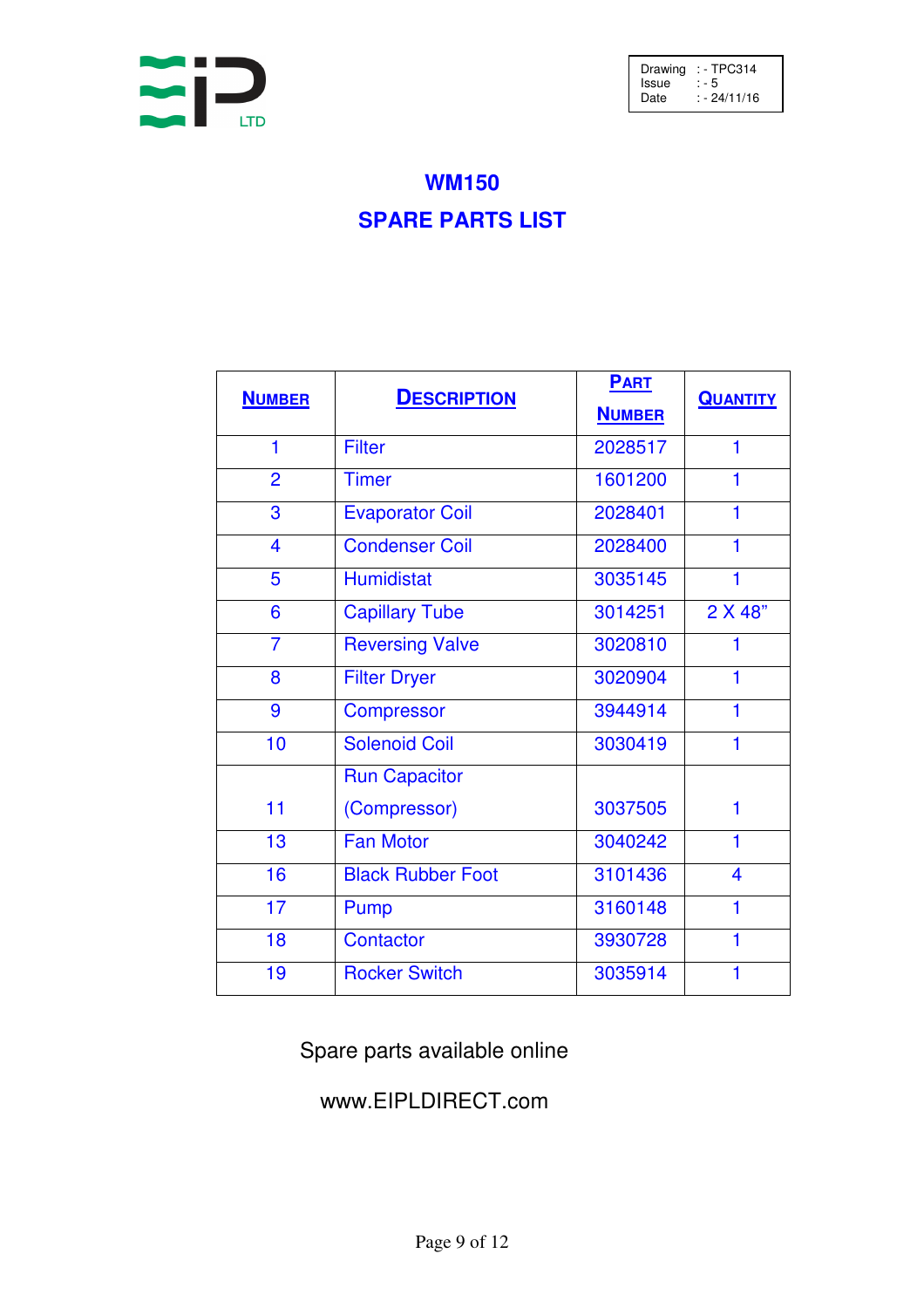

#### Recommended Minimum Distances

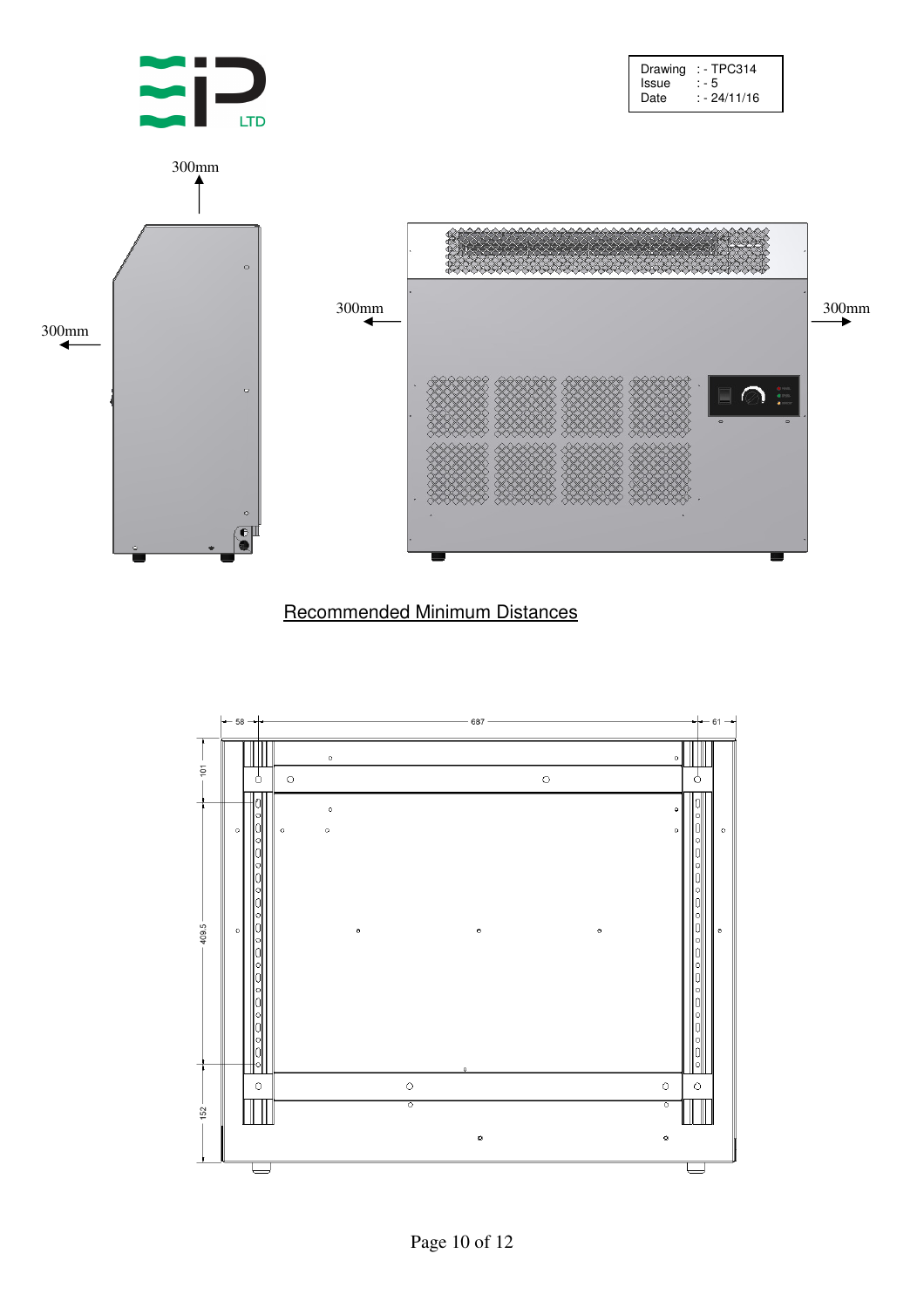

Drawing  $:$  - TPC314<br>Issue  $:$  - 5 Issue<br>Date  $: -24/11/16$ 

## **WARNINGS**

This appliance can be used by children from 8 years and above and persons with reduced physical, sensory or mental capabilities or lack of experience and knowledge if they have been given supervision or instruction concerning use of the application in a safe way and understand the hazards involved.

Children shall not play with the appliance.

Cleaning and user maintenance shall not be made by children without supervision.

If the SUPPLY CORD is damaged, it must be replaced by the manufacturer, its service agent or similarly qualified person in order to avoid hazard.

This product contains fluorinated greenhouse gases covered by the Kyoto Protocol. The refrigeration system is hermetically sealed.

The Global Warming Potential (GWP) of refrigerants used in products manufactured by Ebac Industrial Products Ltd is as follows R134a – 1300 R407c – 1610

For type and weight of refrigerant contained in this unit, please refer to the product data label

Due to the high pressures within the refrigeration circuit, under no circumstances must direct heat be applied to the evaporator coil in an attempt to remove the build-up of ice.

No attempt should be made to cut open any part of the refrigeration circuit due to high pressures and gas involved.

If the unit is switched off at the mains power supply for any reason, the unit must be allowed to stand at rest for at least three minutes before restarting.

For correct installation and operation the unit inlet and outlet must have a clearance of 0.5M from all adjacent surfaces and or structures.